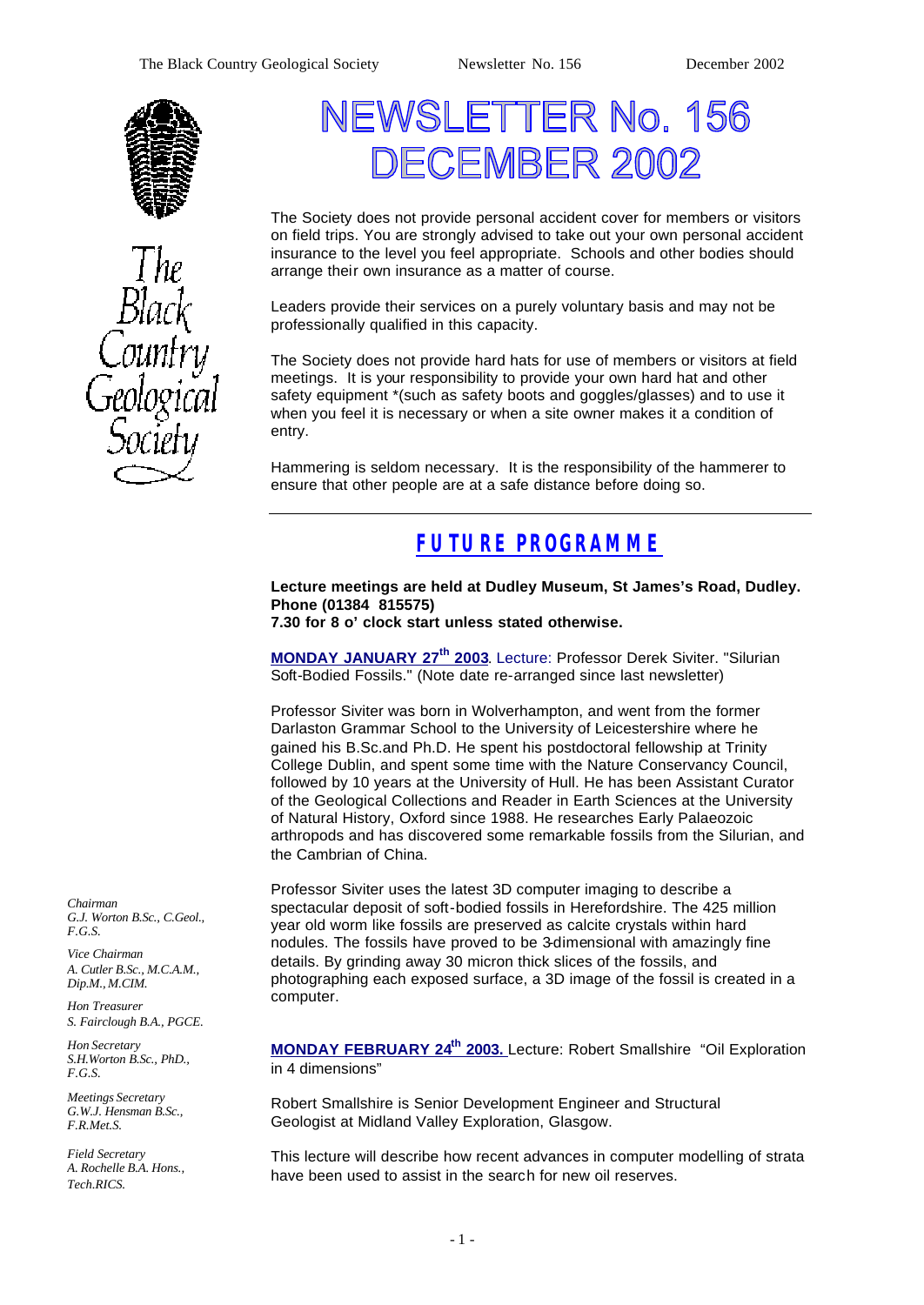Using computer technology, a geological cross-section can be manipulated to systematically unfold folds, unfault faults and strip off sediments to effectively travel back in time and understand how geological structures formed. Using high quality reflection seismic data this can be extended into 3 dimensions. By creating a 4-dimensional geological model ( space and time ) structural restoration can be used to predict oil migration paths, rock-fracture patterns and the location of high quality reservoir rocks at different times.

#### **MONDAY 31ST MARCH 2003. ANNUAL GENERAL MEETING 7.30pm**

Followed by AGM guest speaker Vic Smallshire, Chairman of Dudley Canal Trust, who will talk about, "Holes in the Ground," a fascinating personal account of his 28 year journey into some of the largest, weirdest and most obscure man-made excavations in the U.K.

**MONDAY 28th APRIL 2003.** Lecture: Adrian Collings and Tom Lawson "The Birmingham Northern Relief Road"

The talk will explain and illustrate how the design of the new motorway was affected by the geology found along the route. They have some fascinating photographs, both aerial and ground, of the new exposures along this controversial Motorway.

**SPRING FIELD MEETING 2003** Aberystwyth to Borth Coastal Geomorphology. Led by Andrew Rochelle

It is proposed to hold a field visit to the Aberystwyth area of Wales on a Saturday in Spring 2003 to comprise a geomorphological walk from Aberystwyth to Borth, a distance of about 6 or 7 kilometres. The walk gives the chance to see raised beaches, stacks, caves, wave cut platforms, spits and bars and glacial till as well as some spectacular folding in the sea cliffs. Direct trains from Birmingham, Wolverhampton or Telford are the proposed method of transport, leaving Birmingham at about 8.30am and arriving at Aberystwyth at about 11.30am.

As this is further afield than our recent trips and involves rather more walking than most, we'd like to find out initially if there is sufficient interest from the membership to make the trip viable. Please see Andrew at the January meeting or contact him on Tel. 01952 299136 or email: cft-wrochelle9@supanet.com. Alternatively write to the secretary at the address in 'Contact Us'.

## *EDITORIAL*

Happy christmas and an exciting and prosperous new year to all our members and friends of the society. 2002 has certainly been a very busy geological year. Not only have we been 'earthquaked ' in the Black Country but we've had the first Rock and Fossil Festival and Fair for many years, renewed our display material and even seen the rise of funding available for geological site conservation through the appearance of the Aggregates Levee Sustainability Fund. As we come to the close of the year applications are being drawn up for works associated with the Seven Sisters Caverns at Wrens Nest and Barrow Hill/Tansey Green Claypit Pensnett. We've also seen a revamp of the website for the society at our new address www.bcgs.info which is well worth a visit. Out there in the world of geology there has been a huge amount of work going on in many fields of research and discovery. I have noticed quite a press interest in the origins of life this year and we have seen the excitement mount about 'beagle 2' the new Mars mission which will search for signs of life on the red planet. I have no doubt that 2003 will continue in the same vein and there will be many surprises and controversies ahead.

The committee would like to say a particular thank you to those members who have helped in the organisation and running of the conservation work and the rock and fossil events this year. The importance of these events to the local (and national) geological and heritage communities cannot be understated.

# *NEW MEMBERS*

**A very warm welcome to the following new members:** Ananda Shamo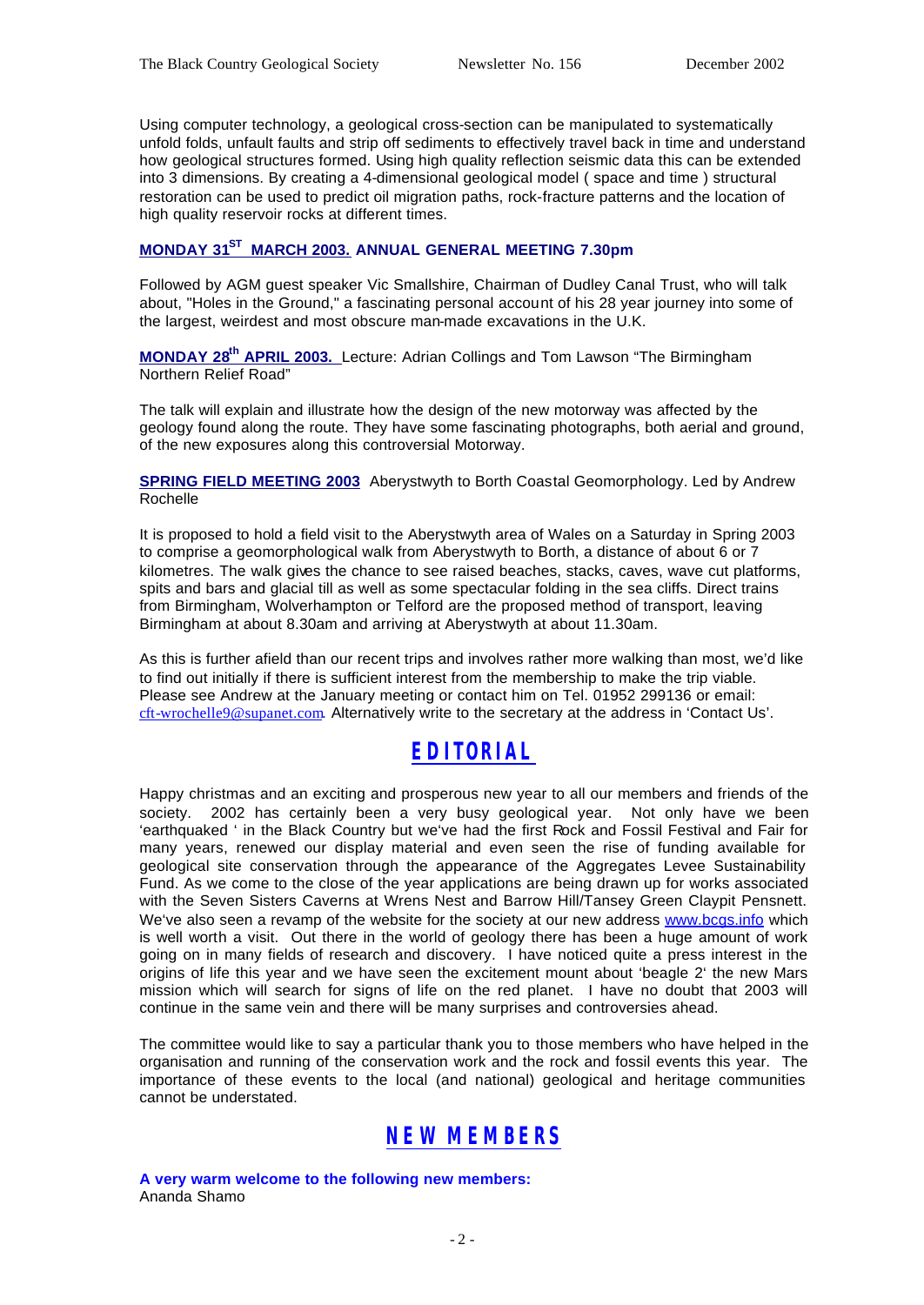## *REPORTS*

MONDAY 28<sup>th</sup> October 2002. lecture - Dr. Ian Sutton of Nottingham University " Yellowstone – Its Evolution and Geology"

Several Society Members have been to the Western USA on Dr.Ian Sutton's various geological tours, so it was a particular pleasure to welcome him to speak about one of the most spectacular features of the area.

Dr.Sutton started by placing Yellowstone in its geological setting. It is situated over a 'hot-spot' in the Earth's mantle and this is responsible for the many geothermal features - geysers, hot springs, hot pools, mud volcanoes and fumaroles - which are such a spectacular feature of the area. The hot-spot is fixed in position, while the American Plate moves in a south-westerly direction, so that over geologic time there have been several stages of eruption in the area, culminating in the main eruption 600,000 years ago. This was a truly massive event delivering some 900 cubic miles of material, compared for instance with the 1980 Mt.St.Helens eruption which, though it seemed large at the time, only gave about 0.3 cubic miles.



This main eruption created a large caldera 20-40 miles across, so that the Yellowstone area is relatively young, and is surrounded by much older strata.

Turning now to the visible features of Yellowstone National Park, the most memorable are the large number of geysers, particularly 'Old Faithful' *(photo GW from trip in 1994)* which erupts regularly every hour or so, and Echinus Geyser which shows particularly well the complete sequence of a geyser eruption.

A GEYSER is formed when ground water percolates down into heated strata, but because of the pressure at depth the water does not boil. Eventually the water becomes superheated and begins to rise up to ground level, and the consequent reduction in pressure causes almost explosive boiling of the water, erupting a water column 50 or more feet high. When most of the water has been expelled, the water column collapses, and the 'recharge' phase starts with the water disappearing down the hole, ready for the whole sequence to start again. A complete geyser cycle may take anything from less than an hour to several days.

Another spectacular feature is the GRA ND CANYON OF YELLOWSTONE, a 1200 ft deep valley caused by rapid weathering of the valley sides due to hydrothermal fluids rising from depth and rotting the rhyolite strata. The chemical content of fluids in the weathering process has caused bright colours - reds, yellows and browns - in the valley sides while where the rock was more resistant there are impressive waterfalls in the Yellowstone River flowing through the Canyon.



Most of the hot springs in Yellowstone are siliceous, but in one area the springs flow through limestone strata, giving rise to the MAMMOTH SPRINGS, *( photo GW from trip in 1994)* which are hot lime-rich springs resulting in the dramatic Mammoth Terraces of composed of calcite deposits. The appearance of the terraces is always changing as new material is deposited and existing material is removed by weathering or solution.

Finally Dr.Sutton speculated on the geological future of Yellowstone. There was still considerable activity in the area -

there was an earthquake of 7.1 intensity in 1959 with 15ft vertical movement which caused a large landslide and dammed the Madison River. Also there are two domes in Yellowstone showing gravity anomalies and low velocity of P-waves, which are rising at the rapid rate of 1.0 - 1.5 cm/year, and this may indicate possible future events.

Perhaps there is a magma chamber below them but in any case it would be much smaller than the original giant of 600,000 years ago, so local residents should not worry too much !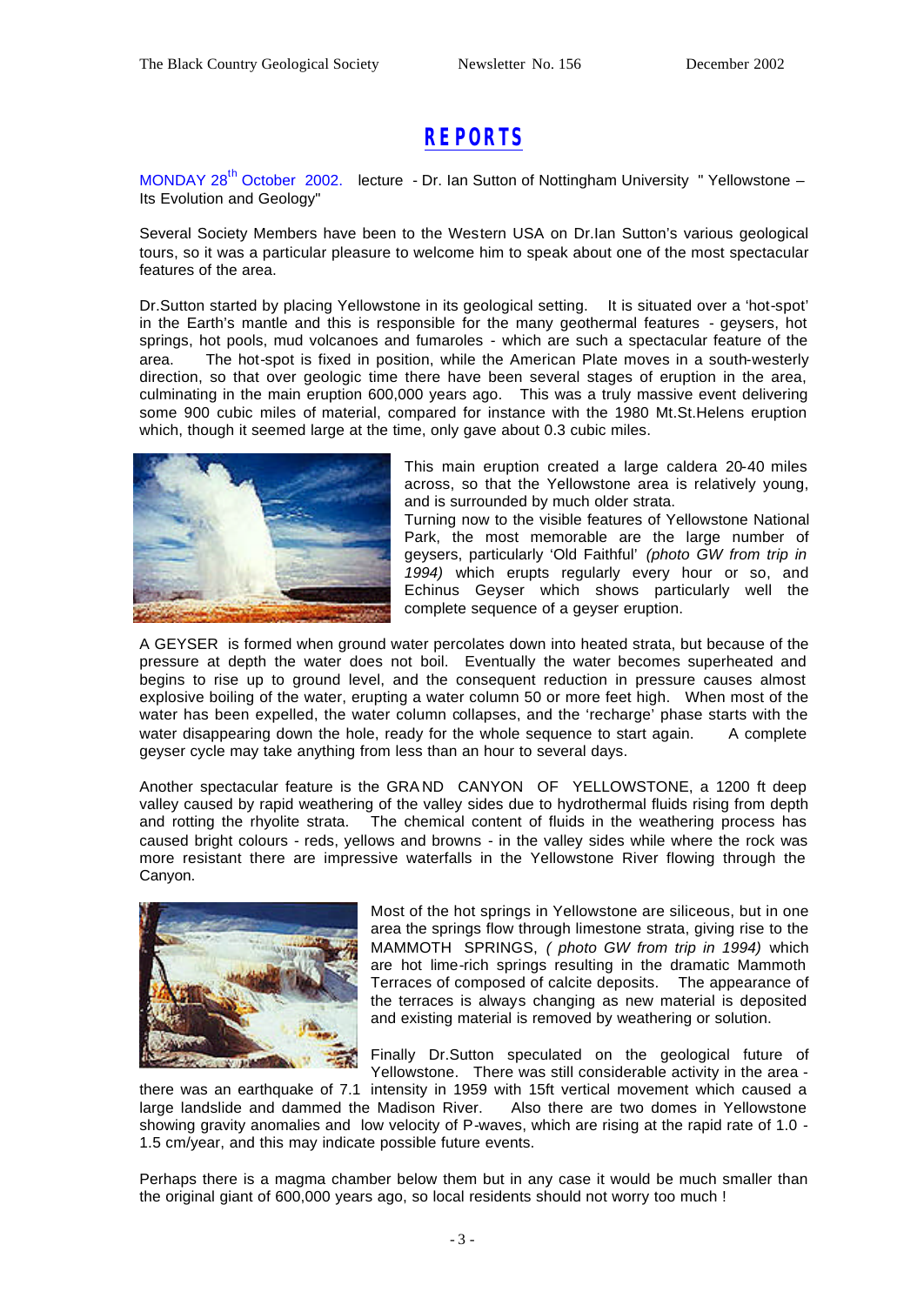This was a stimulating lecture about a very interesting geological area, which was shown by the large audience who came to hear Dr.Sutton speak. Our thanks to him for a rewarding evening.

Paul Shilston

## *CONSERVATION COLUMN*

#### **Black Country Sites – Some dilemmas in caring for heritage**

You may have noticed that Its been a fairly quiet sort of a year on the fieldwork end of things for our local sites. We've done a little recording and collecting from a few temporary exposures but our focus this year has been promoting our sites at events like the rock and fossil festival and discussion and planning future projects to make sure that we are as effective as we can possibly be where effort is needed most. There is some very important and tricky geoconservation work on the horizon at Wrens Nest and Barrow Hill. We need to be ready to respond when projects come on line in 2003 as their potential benefits or losses outweigh any work we might be doing on trails or exposure clearance.

At Wrens Nest we have been involved in some brainstorming about the design of stabilisation works aiming to protect and enhance geological features here following recent collapses at the Seven Sisters. This is a particularly sensitive set of issues which link the mining, geology, wildlife and local community interests in a pretty complex staged engineering and heritage project. There are many partners in this project with English Nature and the Local Authority taking leading roles. A side issue but a very important one is the emergence of great interest in this site and the adjacent Castle Hill from English Heritage who would seemingly like to see both become scheduled Ancient Monuments for their human history and archaeology as well in due course.

Great! you may be thinking because of the clout that an organisation like English Heritage can bring to the conservation argument. But…..there are potential conflicts that are already beginning to result in unfortunate and politically motivated press related to collecting at such sites. Basically the geological attitude to geological sites is a pragmatic one of allowing close study and responsible collecting of what is after all a continually degrading resource because of natural processes. The archaeological attitudes are more towards what is effectively a total ban on public collecting and limiting study by appointed professionals only. I believe that we have much work and a great deal of talking to do before we agree and resolve all of the important issues here. However we are at the heart of these matters and the potential benefits are considerable and should ultimately allow many of our members to roll their sleeves up on some formal rescue and salvage collecting days in the years ahead. I will tell you much more about this in the next edition of the newsletter in February.

At Barrow Hill and Tansey Green the issues are no less complex . Here they are due to the proposals for the routing of the Western Orbital Relief road which, while tangled in complex planning and environmental issues, promises a mixture of benefits and losses to nature conservation in the area. Here we are preparing a fairly substantial bid to the Aggregates Levee Sustainability Fund to open up access to the old quarries with a network of footpaths and viewing platforms accompanied by interpretive panels and leaflets. Discussions with officers of the local authority are advanced, public consultation is ongoing and a bid should be submitted in early 2003 with works to begin as soon as practical after this. Here again there will be opportunities for members to get involved in the planning and interpretation of this project as well as collecting and recording when the work begins.

#### **Dudley Museum Update**

As you know last year we had to sort out a dry rot issue which resulted in the loss of our awardwinning Time Trail geology gallery. In response we have been looking at various schemes to reestablish world-class geological galleries at Dudley. The initial designs were for a relatively large area (2 galleries) of the downstairs area of the museum. We initially had a working title of 'The Deep Time Exploration Project' for this scheme. At the end of 2002, new ideas and opportunities have arisen and we are currently discussing much bigger plans to hopefully modify the entire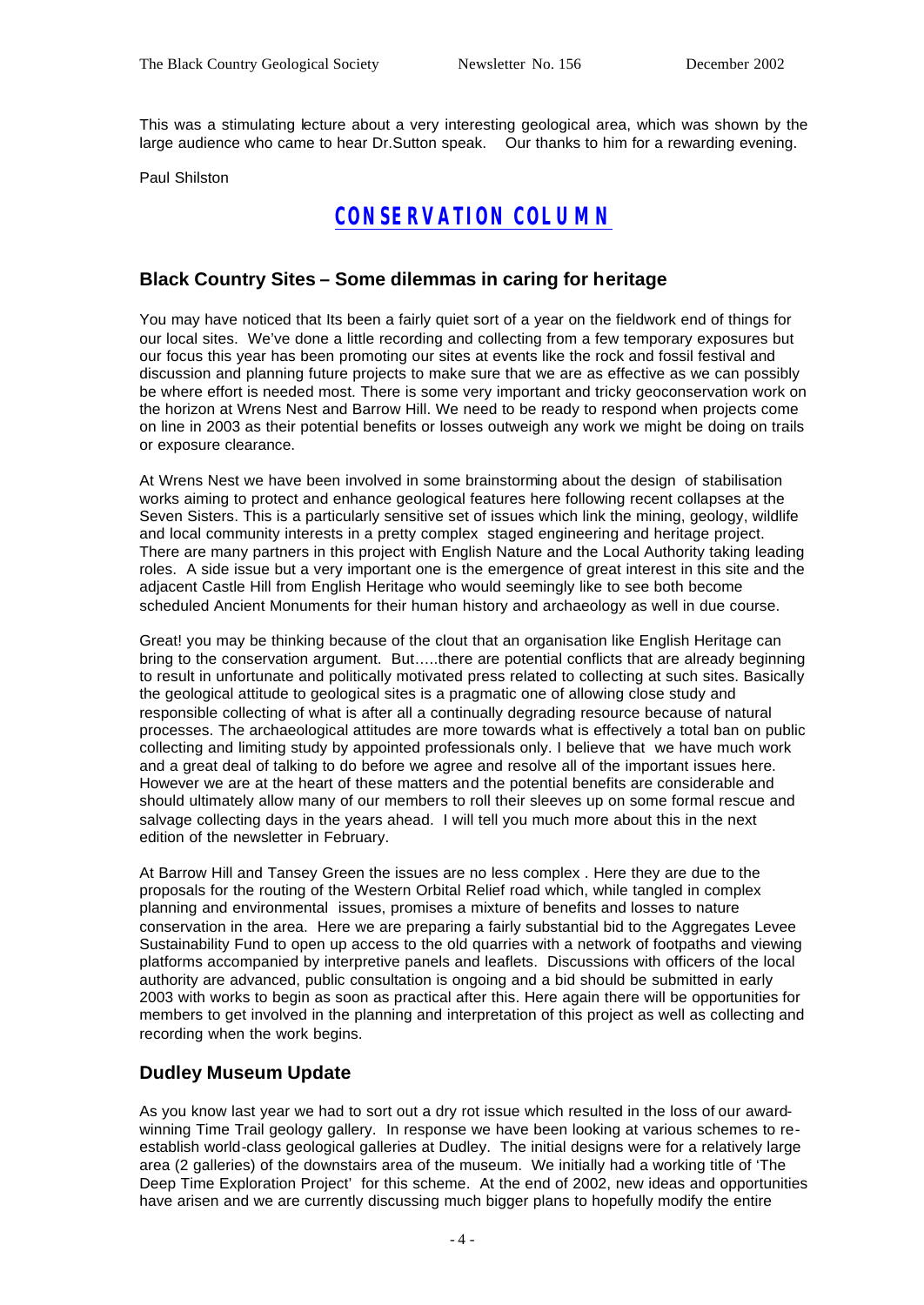building including the installation of a lift connecting all floors and much better environmental controls in all areas. From the outset the geological perspective has been to update the story of the ancient past as we now understand it using some of the latest technology as well as the best of traditional display formats. What we would really appreciate to help us to make sure that we do the best we can with this refit is *your thoughts and comments.* Please let us know what you think would be good to have in this new facility (or what you wouldn't like to see there!). I will keep you informed of how this progresses.

#### *The Black Country Geology and Mining information Project*

One of the most exciting projects that we have initiated from the museum in the last couple of months sprang from the observation that there is very little easily available and plain english information relating to the geology of the Black Country and the mining in specific parts of it. This spawned a collaborative project between officers of the Black Country Boroughs, the BGS and other organisations and individuals to produce something that fills this gap. At the moment the working group is looking into the possibilities of producing a website and interactive map which will provide a simple background to the geology and mining in the Black Country boroughs In the fullness of time the map will be backed up by a series of publications including pamphlets, booklets and leaflets which will go into greater detail of mining history, local geology and so on.

#### *The BCGS Collection*

Since the Rock and Fossil festival in September there have been no additions to the BCGS collection at the museum. So I thought I'd take this opportunity to show you a couple of other pieces from the collection as it stands.



*Reference samples from each of the sites Specimen of the chain coral halsites from Visited in survey works in the last few years* 

If you do have any important samples from sites that no longer exist or simply want to make sure that the quality samples that you have find a caring home for the future then do consider adding them to the BCGS collection at the museum and get in touch.

Until next time…………Graham W

# *CONTACT US*

Hon. Secretary: Sarah Worton 158 Oakham Road **Oldbury** B69 1QQ Tel 01384 235946

**BCGS Website now at www.bcgs.info**

Editorial Team Dudley Museum and Art Gallery 1 St James' Road Dudley DY1 1HU Tel 01384 815574 Or email (note new address): **graham.worton@dudley.gov.uk**